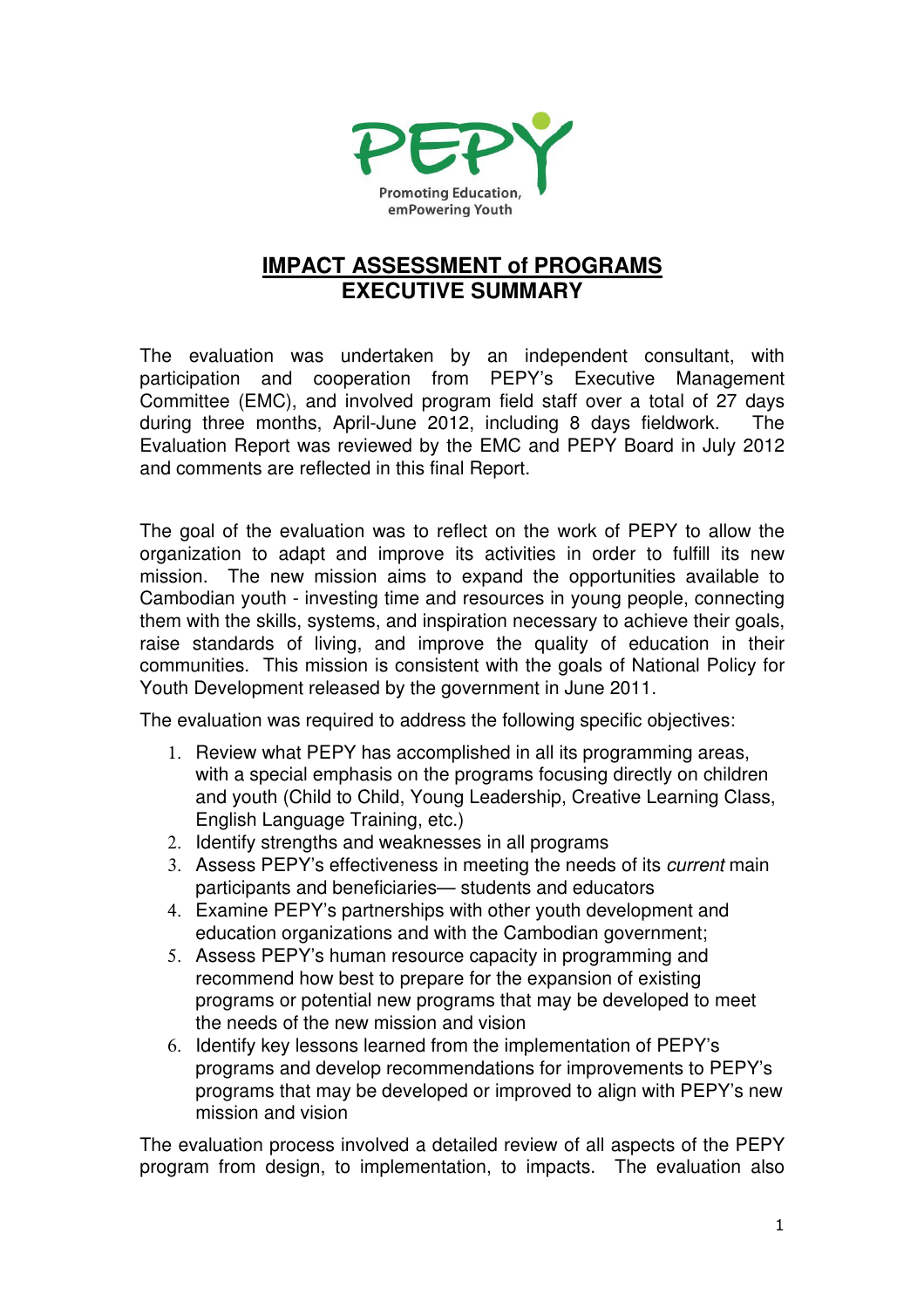recognized that there are many programs in Cambodia directed at improving living standards and, as a result, the goals of these programs overlap with the goals of the PEPY program. This creates additional opportunities for PEPY to increase its overall impact in terms of advancing its goals and objectives by a combination of influencing these programs and leveraging the resources involved as well as through direct project implementation.

The evaluation findings, particularly the lessons learned, identify issues that will contribute to the success of the PEPY program as it enters phase II. In this context, the most significant lesson learned is the need for PEPY to work closely with all stakeholders in the design of the new phase and to involve stakeholders as true partners in the program as it evolves. This requires recognition of the complementarities between the PEPY program, and its goal to empower young people, and the strategies of other organizations, most notably the Ministry of Education and Ministry of Labor and Vocational Training, who share a common goal to ensure that all young people have access to basic education and that this education provides them with the life skills required to live a productive life. The evaluation findings suggest that the PEPY program is likely to deliver the greatest benefits, with the greatest likelihood of sustainability, if it can leverage the resources of the Ministries, contributing to building teachers' and trainers' skills, expanding their horizons as educators and facilitating their capacity to reach out to young people who have left school through continuing educational activities and vocational training. It is in this context that the youth clubs established by PEPY, ad open to all youth, could be of even greater value in phase II.

Findings in relation to the specific objectives of the evaluation are summarized below and detailed in the body of the Report.

# **1. Accomplishments**

Overall, the program has been successful in achieving PEPY's goals – to promote and improve education and to empower youth. -

- **Quality of education at primary and secondary schools has improved:** As examples, the library and classroom library activities are reported by teachers and students to have increased the learning capacity of students at primary school, particularly grades 4, 5, & 6., The English teaching project for grades 5 to 9, increased students' capacity in basic English before they progressed to study at High School. Creative Learning Classes and Dream Management contributed to building students' presentation skills, analytical thinking, initiative, and leadership capacity.
- **Empowerment of young people:** This was observed in many different ways and serves to demonstrate the capacity of youth to create sustainable projects based on the skills acquired through the PEPY program.As just one example, Volunteers for Community Development (VCD) was formed after its founders observed the Youth Leadership Club supported by PEPY. These young people formed VCD by themselves, with initial activities similar to those organized by the youth leadership clubs, such as English teaching for village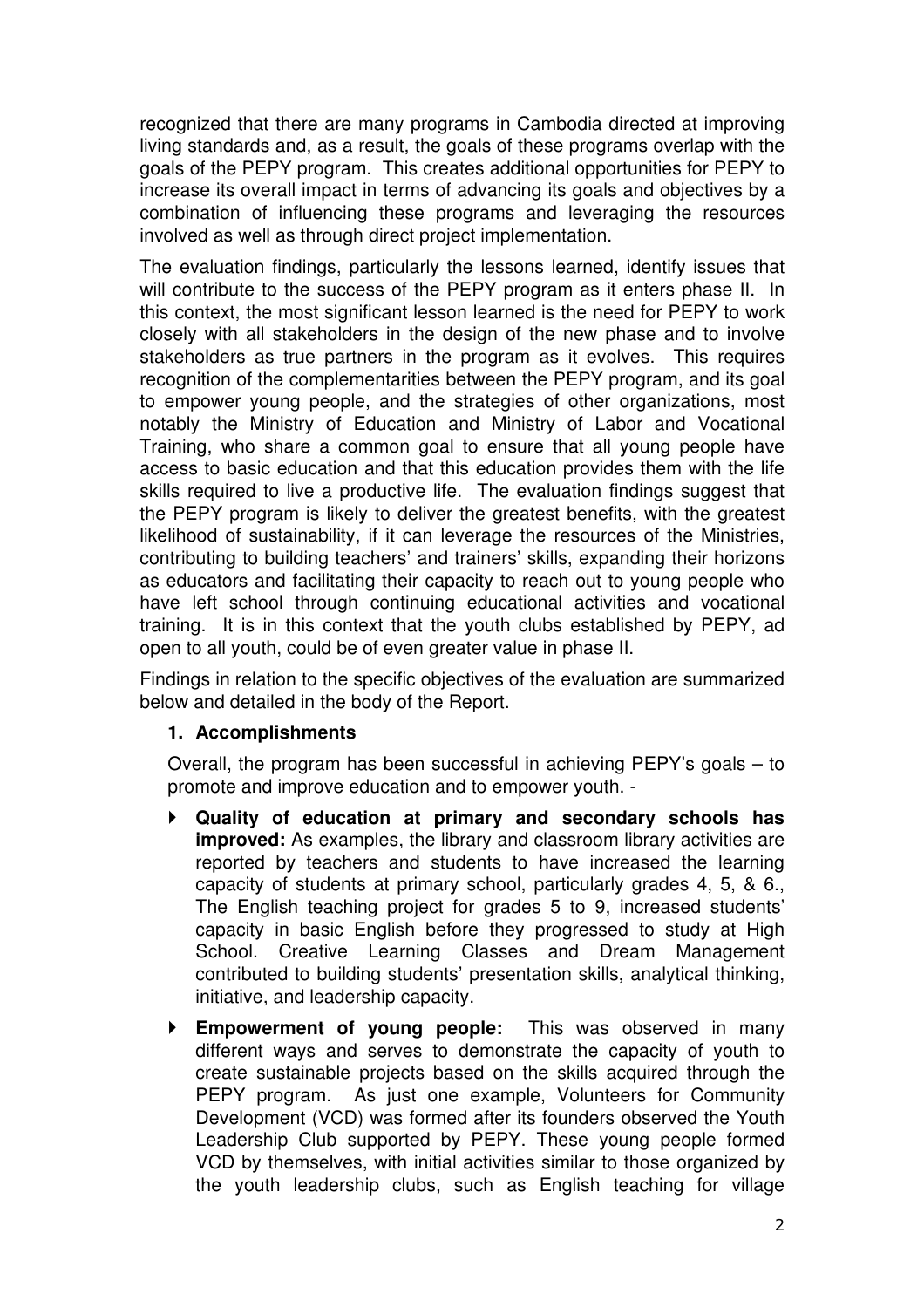children, awareness raising campaigns within the community on sanitation and hygiene, and environmental management; and enhancing life skills through home gardening to produce food crops. The VCD has a strong communication network and management has been able to form a Board comprising the commune chief, school principal, chief of health center, and commune police chief. To date, VCD has contributed to building English language skills of around 600 village children.

## **2. Strengths and weaknesses**

## **Key strengths include:**

- **Strong cooperation and satisfaction from involved stakeholders:** All stakeholders met during the evaluation expressed satisfaction with PEPY's projects. Stakeholders included Deputy Chief of District Office of Education in Kralanh, school principals, teachers, and school supporting committees. All had cooperated constructively with the project team in running activities efficiently.
- **Building capacity of students and club members :** students and club members report enhanced skills in many areas – increased knowledge as a result of extra classes, greater ability and confidence to participate in discussions at school and in their communities; taking leadership roles in matters affecting young people and contributing to decision making; capacity to develop and run projects tailored to needs and interests of youth (refer page 24)

#### **The evaluation also found some weakness:**

- Minimal involvement of stakeholders in initial project design and implementation;
- ▶ No project descriptive document and log frame were available;
- Five of the eight projects have no phasing out and sustainability strategy. The exceptions are the, SAS, Library, and Classroom Library projects. However, even for these projects the documents set out what is to be done at the end of the project rather than focusing on strategies for strengthening project stakeholders, so that they are able to take ownership and continue to implement the project after PEPY involvement has been phased out;
- ▶ There is a lack of performance monitoring plans and baseline data was collected in 2008, one year after the project started. This weakness is recognized by PEPY and this evaluation, in part, was designed to overcome this weakness by providing a detailed assessment of project achievements and impacts as PEPY moves into a new phase, with a new Executive Director;
- The overall number and scope of projects, with different projects implemented in different schools, added to the complexity of program management;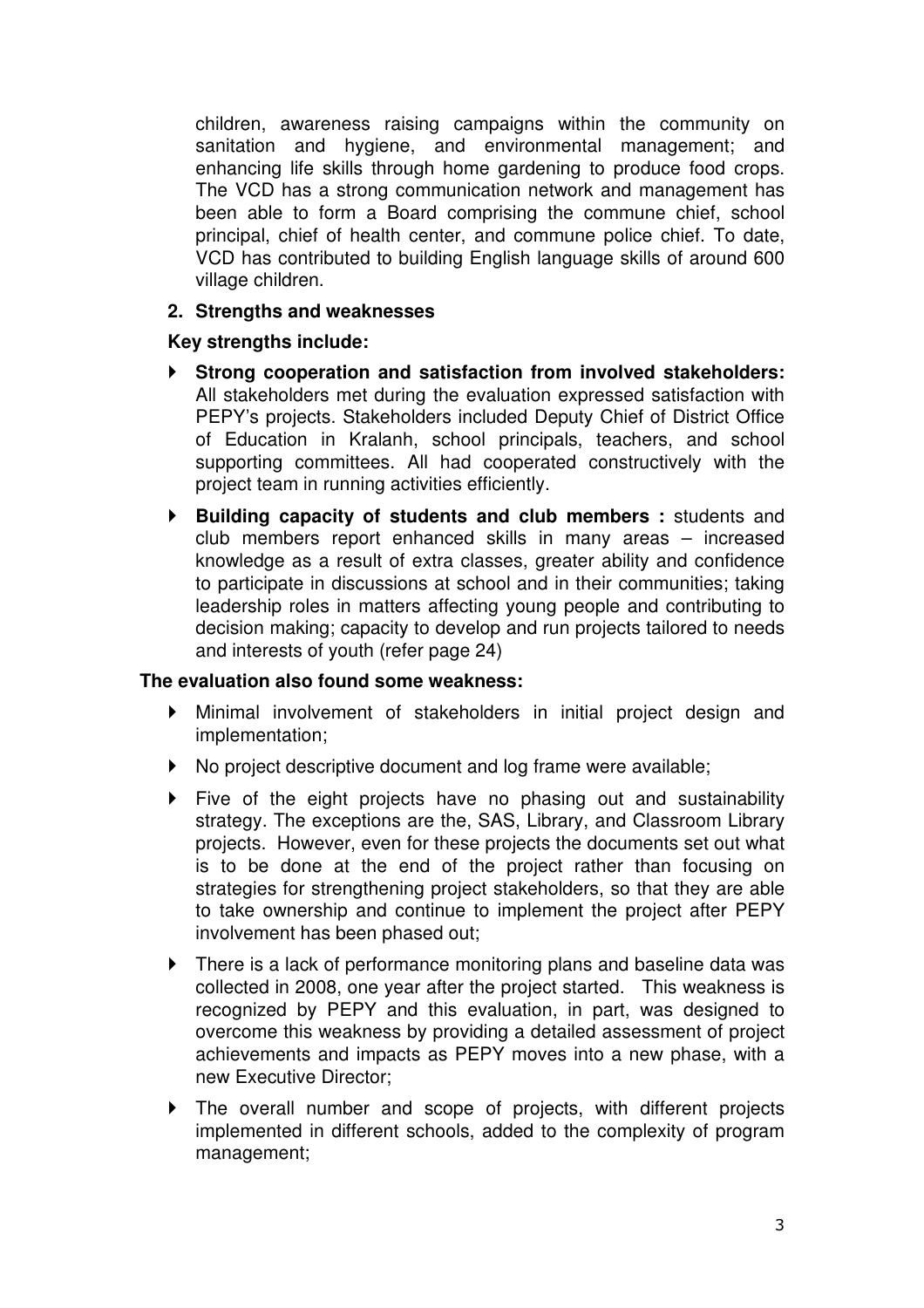- A comprehensive intervention or strategy to prevent or reduce school dropout – a major problem – is lacking.
- **3. Effectiveness in meeting needs of students and educators**
- **Building social engagement among students and prompting behavior change:** More than 300 students in 14 villages, covering 2 communes in Kralanh district, have formed Child to Child Clubs. Through support from the project, club members gained additional knowledge and practice in working with the community on campaigns such as sanitation and hygiene, and traffic rules. In addition, we observed students were more confident to ask questions of their teachers, and were more polite and respectful when speaking to older people. The key learning noted as important for club members was how to research a subject and make a presentation to the group or class. This contributed to broadening their understanding on various subjects as well as their presentation skills.
- **Good organizational policy on staff capacity building:** All the PEPY staff interviewed expressed their satisfaction with the organization's policy on capacity building. PEPY staff received training on at least one subject per year, helping them to increase their knowledge and capacity to contribute more effectively to project implementation. Subjects on which staff received training included education law, project management, and facilitation. In addition to the training in class, PEPY also provided exposure visits for the staff to observe and learn from the experiences of other projects both inside and outside country. These visits also contributed to building staff motivation.
- **Less effective meeting training needs of school teachers:**  educators expressed disappointment – and some dissatisfaction given the implications for project sustainability – with PEPY's approach of hiring additional teachers to run projects rather that training and supporting school teachers to design and run projects. While it is recognized that PEPY was not designed as a program to support schools but rather as a program to support young people, the emphasis to date on working with school students inevitably drew the program into close association with schools.
- **4. Partnerships**
- **At the community level, partnerships contributed to school development:** Through the Sahakhum Aphiwat Sala (SAS) project, target primary schools can develop through the active participation of and contribution from school supporting committees and the school management. The school supporting committees have committed to undertake their tasks effectively, collecting contributions from citizens in the community and managing activity implementation. Achievements in schools resulting from the SAS project included pond digging, preparation of a giant water jar, and development of garden, drilling wells, and filling in the land to prevent flooding in the school compound.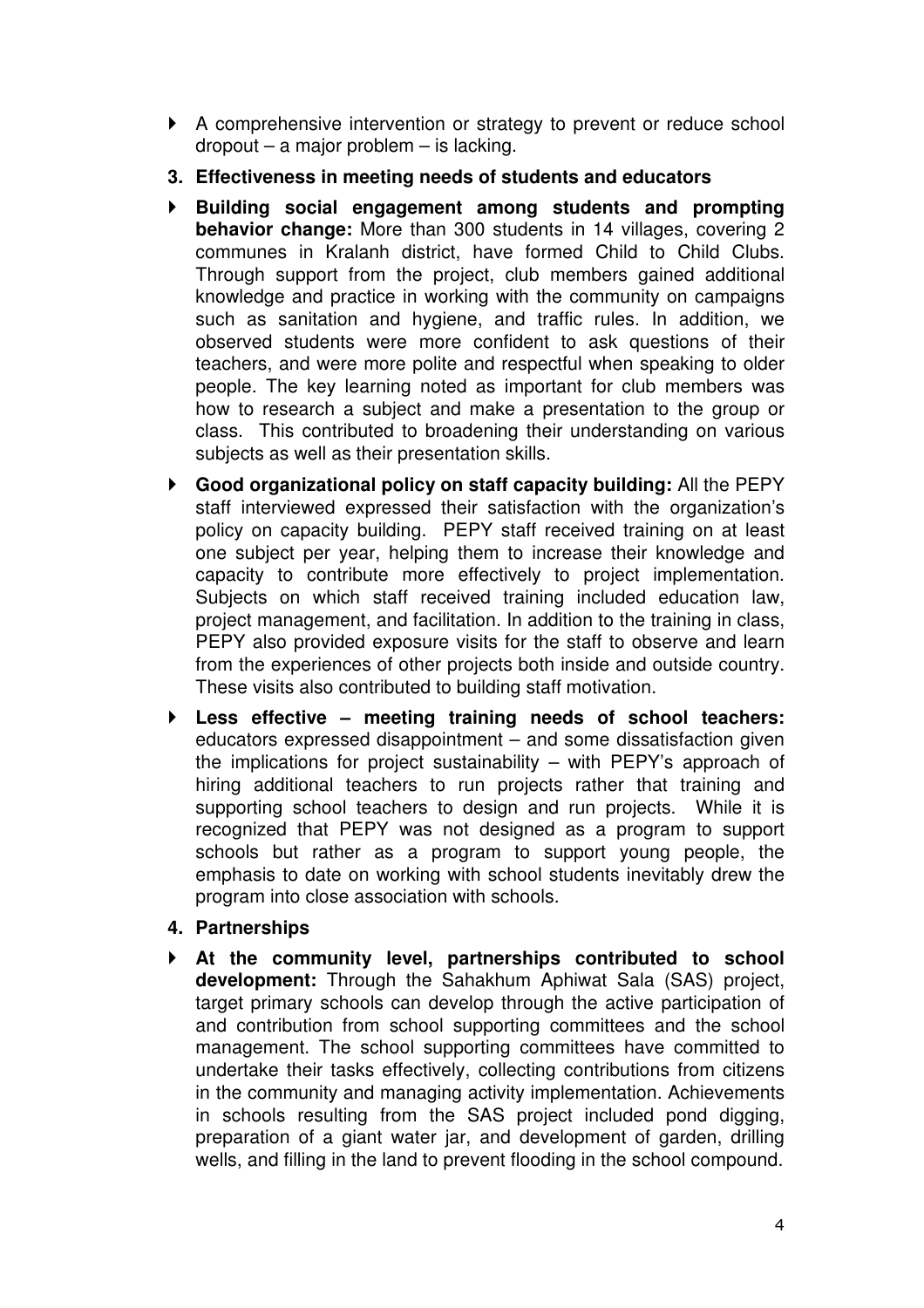- **Limited partnerships formed with other organizations and Cambodian government:**
- **National Policy for Youth Development:** stresses value in partnerships and co-operation between government and nongovernment organizations.
- **5. Human resource capacity**
- **Committed and capable project staff:** Most of the PEPY project staff is local people, living in or near project areas. This helped to encourage the acceptance and participation of local people and to build confidence in the project. In addition, most staff members are young, fitting with the mission and vision of PEPY, working to promote education and empower youth. However, where project staff lived outside the target community, lower levels of commitment to the project and to the community were observed (refer page 34).
- **Greater focus on capacity building among Ministry teachers and vocational trainers could increase program benefits and enhance sustainability:** For phase II, this includes increasing the ability of teachers/trainers to reach out to young people who have left school, to allow them to build life skills through different forms of continuing education and vocational training. This may require a different approach to staff recruitment (teachers of teachers/trainers or trainers) as well as in the training provided to project staff.

### **6. Lessons learned and recommendations**

Key lessons learned include:

- Need to involve all stakeholders in initial project design and implementation. Consultation can help eliminate subsequent problems when the proposed design and implementation do not reflect resource constraints in the schools. Consultation can also increase commitment to the project and its success.
- ▶ Need to respond constructively to feedback from stakeholders. For example, the Deputy Chief of District Office of Education has suggested that the Library and Classroom Library programs be expanded to other schools yet these programs are noted as 'in transition' by PEPY.
- A lasting and constructive partnership with government, particularly with the most relevant Ministries, Education, and Labor and Vocational Training, is more likely to be forged if the PEPY program is seen to be contributing to achieving to the government's priorities. Like PEPY, the government is committed to empowering young people to lead productive lives, capable of generating sufficient income to support a family and to improve living standards. The government is seeking to do this through improved access to education and vocational training, and improved teaching of life skills.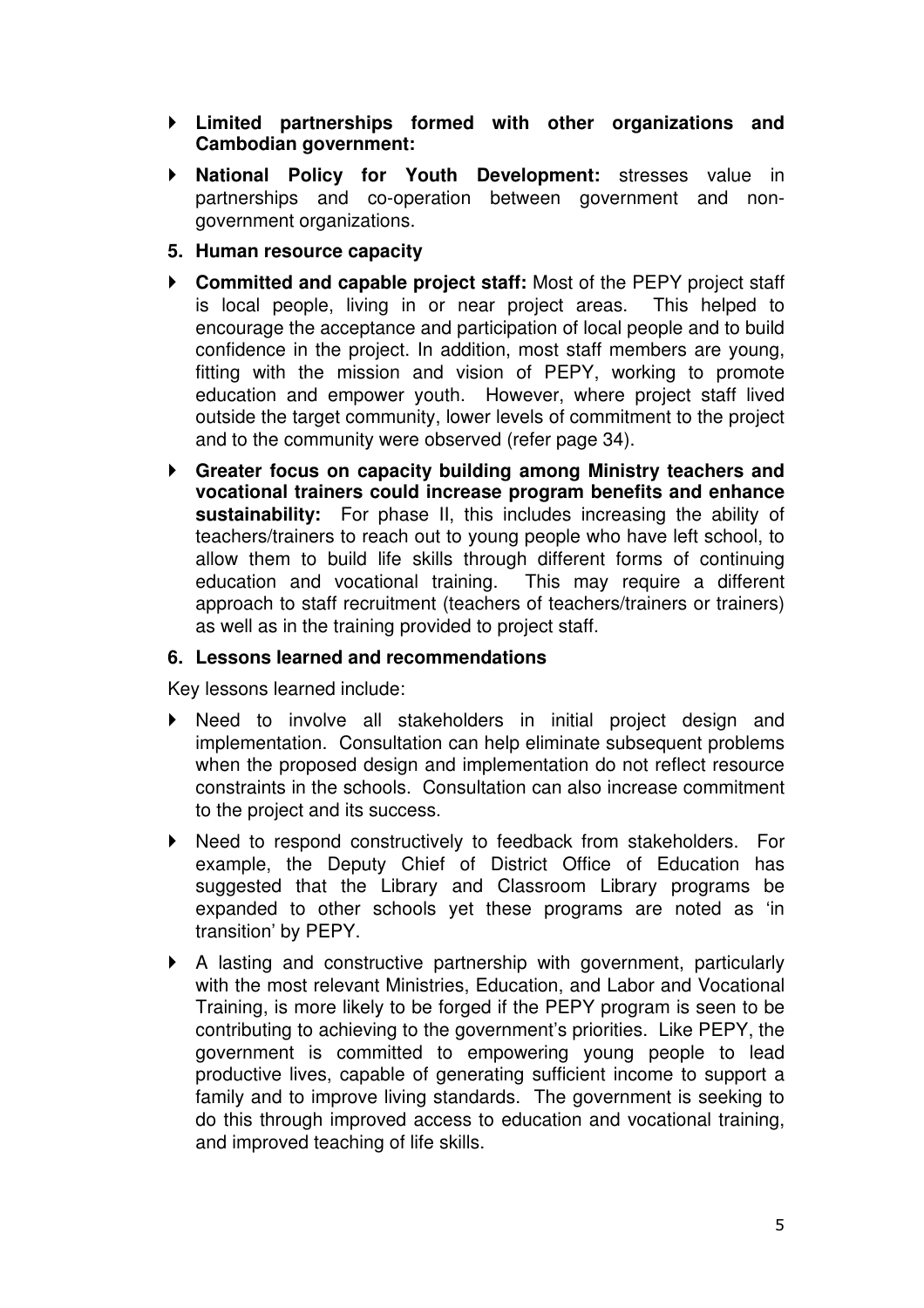- The sustainability of activities is compromised when additional resources are hired by PEPY rather than PEPY supporting existing resources (most notably teachers) to undertake the extra curricula activities. When PEPY funding ceases, neither the Ministry of Education nor the school community are likely to be able to continue to fund the additional resources and, at best, the activities will continue in a truncated way, or, at worst, cease.
- Coordination between PEPY projects and school activities is also compromised when outside resources are hired by PEPY – communication between the two groups can be limited, with neither fully aware of the roles and responsibilities of the other (refer page 21).
- Feedback from stakeholders predominantly school principals and teachers – with regards to the Community Development Program suggested that greater benefits to members – particularly students may result from closer links between clubs and schools.
- Sustainability of outcomes for the Traveling Teacher Support model would be enhanced if greater emphasis was placed on PEPY teaching teachers – not students.
- External factors, such as a lack of teachers in some schools, can affect the functioning of the PEPY program and PEPY staff needs to be aware of these limiting factors and take them into account when implementing programs. It may be that, in some instances, projects need to be substantially altered in order to accommodate the external limitations (refer page 23).
- While many parts of the PEPY program are intended to be open to all young people, in and out of school, the experience of the program indicates the difficulty of reaching out-of-school youth and the need for highly targeted communication with this group (refer page 27).

Strengthening PEPY's capacity to empower young people to reach their dreams should be consistent with advancing both the strategies of the Ministries of Education, and Labor and Vocational Training, and the National Policy for Youth Development. To contribute to achieving all these objectives, we recommend that in the next phase of its program PEPY take the following steps:

- Design the new project in close association with all stakeholders, including the Departments of Education and Labor and Vocational Training and school community members (students' parents, Committee of Education for All, School Supporting Committee, school principals, teachers, and students). This would greatly assist PEPY in developing constructive partnerships with government and nongovernment stakeholders.
- Set realistic goals/objectives, with a clear implementation strategy, and clearly articulated and achievable milestones, a strategy for phasing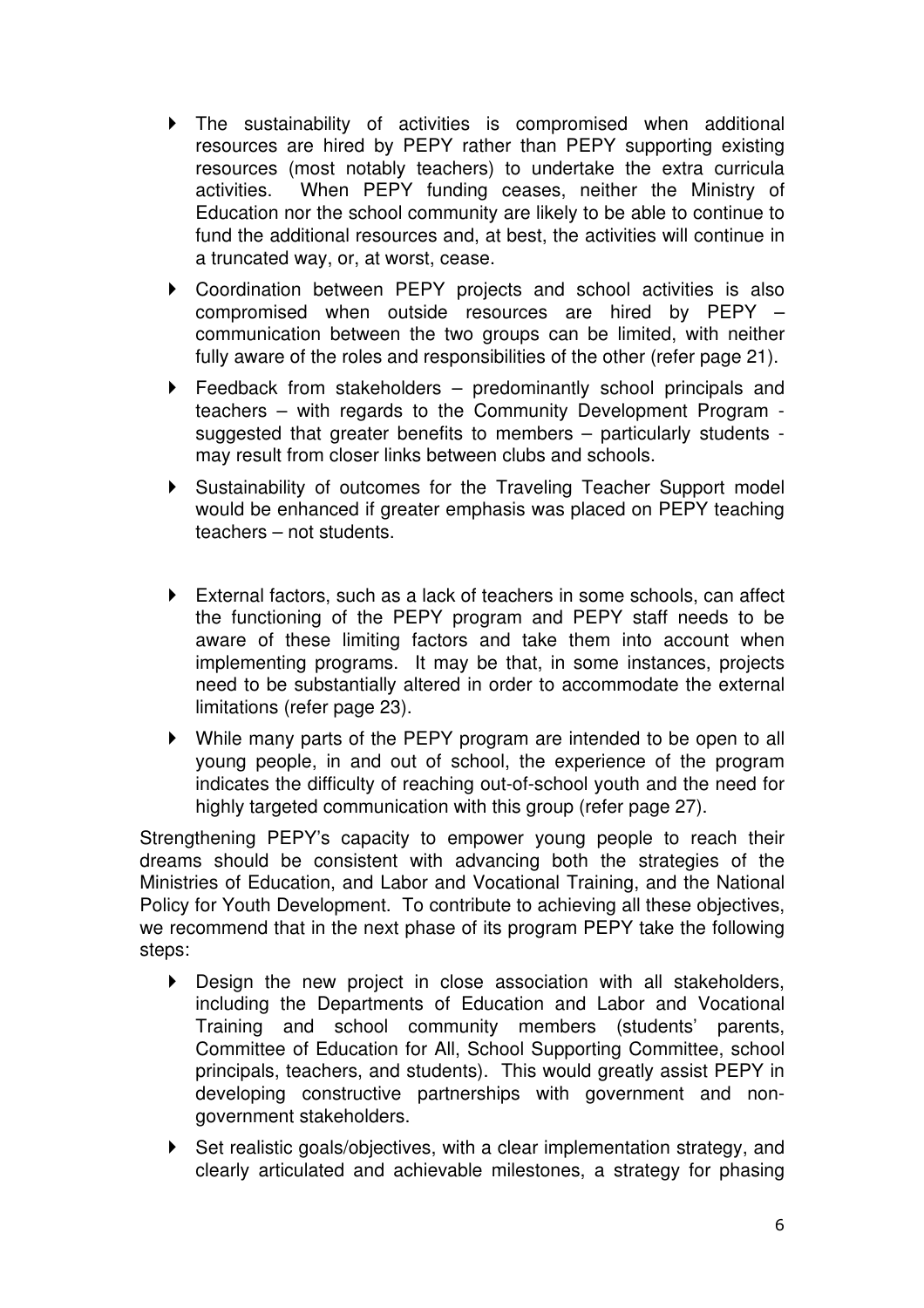out PEPY involvement and ensuring the sustainability of project outcomes. This should be done in conjunction with stakeholders.

- Develop and implement systems for ongoing monitoring and regular evaluation, with processes in place to ensure the delivery of accurate, on-time reports and review of response to findings as well as to feedback from stakeholders. The monitoring and evaluation system should include a baseline survey, reporting system, tools for activity monitoring, external mid-term and final evaluations. It is strongly recommended that in all circumstances a project description, including goals, objectives, activities, outputs, and outcomes be developed through a participatory approach, involving all stakeholders, including project staff and this document should be used to orient to all project staff and to ensure that they have a clear picture of a whole project cycle. In need, this system could be developed through a local consultant with experience and expertise in monitoring and evaluation. To implement the system effectively, PEPY may require additional staff specifically responsible for monitoring and evaluation.
- $\blacktriangleright$  It is recommended that comprehensive minutes of each meeting should be written up and share with all staff, with action items identified and circulated as appropriate. Copies of all meeting agendas and Minutes and action items should also be held in a central file (ideally electronically).
- It is highly recommended that the PEPY continue to promote the existing human resources through strengthening their capacity both in training sessions and coaching, and, in particular, focus on the topics which are necessary for working in education and with the youth. It is suggested that PEPY encourage and provide opportunities for the project staff to join in exposure visits, workshops, and meetings organized by relevant institutions and NGOs so that they can share and learn the knowledge and practice related to their job more effectively.
- Address high levels of school dropout. Unless effectively addressed, this problem will seriously impact the capacity of the program to help progress the strategy of the Ministry of Education and implement the National Policy for Youth Development. It is recommended that this intervention involve the development of a strong network of government, NGO and community organizations that meet regularly to discuss and act on strategies to increase high school retention.
- Pilot an income generation project to increase benefits to the young people (particularly members of the Child to Child Club and Youth Leadership Program) through the cow bank project.
- ▶ Youth Club: It is suggested that PEPY continue the youth clubs which play an important a part in strengthening life skills and engaging youth in social and community works. The subjects and activities to be implemented should take into consideration both the existing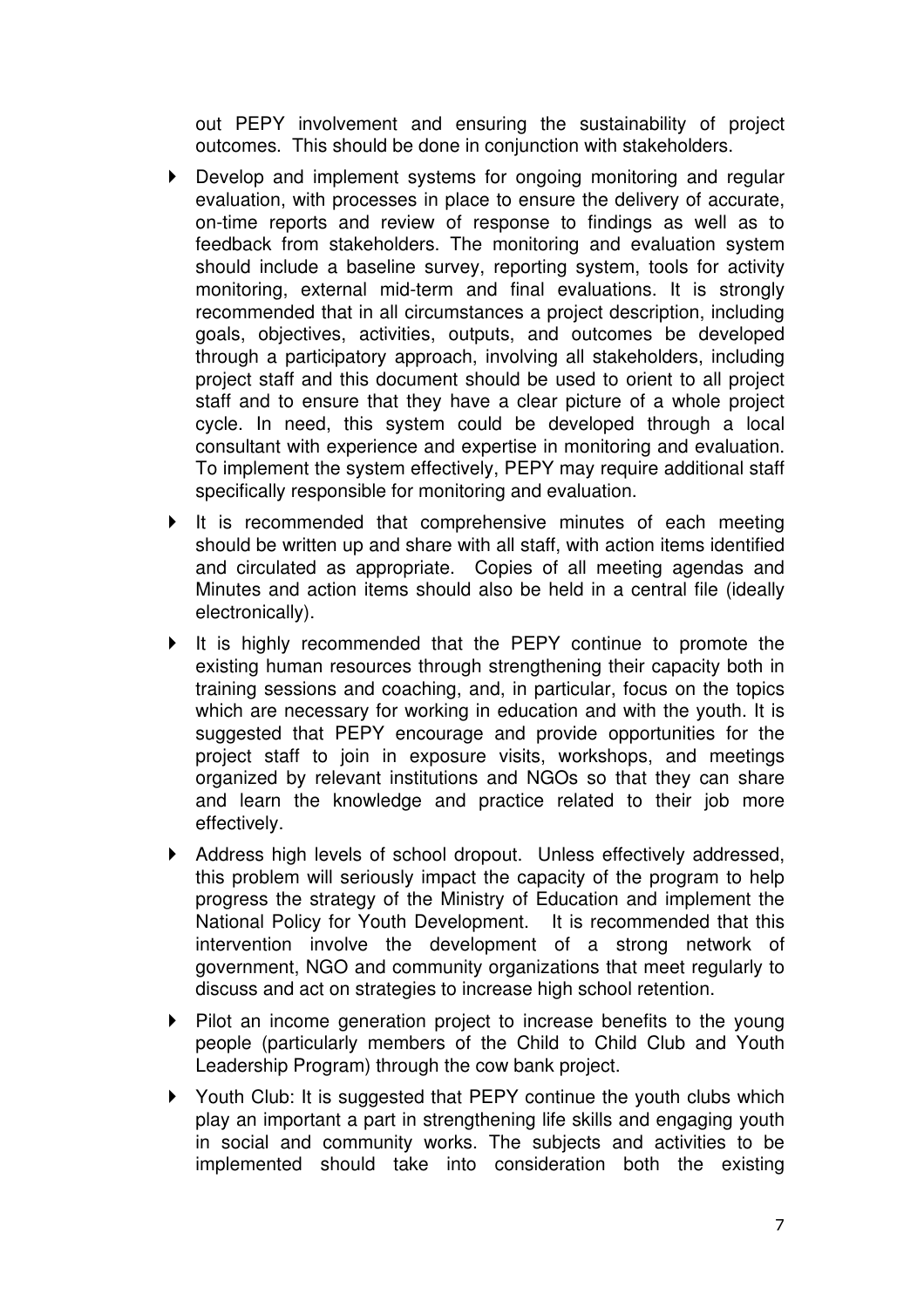curriculum from the current project and the participation planning involving all the target youth. This activity is proposed to response to the strategy of the National Policy for Youth Development which aims to increase participation among the youth in community work, build capacity among youth to collect information, participate in open discussion, and analyses and share information as well as to produce information tailored to the needs of other youth.

- ▶ Youth Capacity Development Center. It is suggested that the Center play an important role in providing capacity building sessions to the youth in target communities on the topics related to improving living standards. This project should be designed to be supported for between three to five years and current projects having the greatest impacts should be implemented: Dream Management, Creative Learning Class, and English training. In addition, the new initiatives should also consider vocational training skills (computer programming, electronic repair, and the other skills based on the needs of the youth and where there is a demand for the skills).
- Expand the scholarship program to enable and encourage more students to continue their education, including at university and vocational training. Scholarships could be linked to a mentoring program and awarded on a competitive basis. Means testing could be applied to ensure that assistance was provided to those students who most need support to complete their education.
- $\triangleright$  It is highly recommended that identifying the detailed goals and activities under each component discussed above should be involve youth at the participatory planning stage so that the project is designed in response to the needs of the youth and it will reach success during implementation.
- In addition, as a bridge to support the current generation of youth achieve their potential, it is recommended that the project continue to focus on helping to improve the quality of education. In this context, it is suggested that PEPY reconsider its intention to transition the Library and Classroom Library projects. The evaluator fully agrees with the recommendation of the Deputy District Chief of Education who asked PEPY to consider continuing and expanding these projects it is recommended that these projects should be implemented using existing school resources (school librarians or teachers) and building their capacity gradually rather than working only through PEPY resource persons.

The design and implementation of the new PEPY project should be closely aligned with and respond to the priorities of the Ministries of Education, and Labor and Vocational Training. In target communities, PEPY projects should align with the priorities of the District Office of Education. For example, in the current target project site (Kralanh district), the top three priorities of the District Office of Education are: